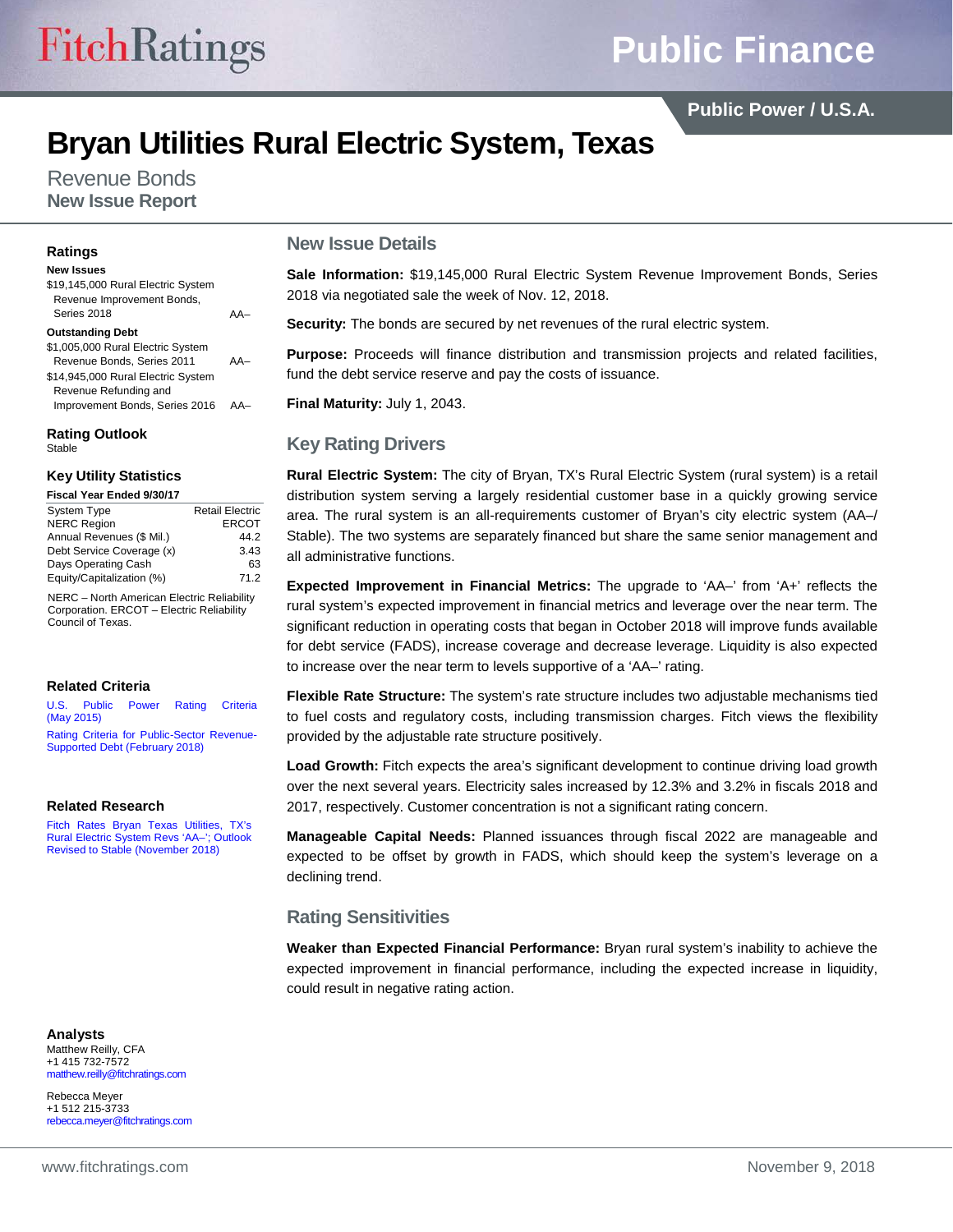## **Rating History**

| Rating | Action   | Outlook/<br>Watch | Date     |
|--------|----------|-------------------|----------|
| $AA-$  | Upgrade  | Stable            | 11/6/18  |
| A+     | Affirmed | Positive          | 6/6/18   |
| $A+$   | Affirmed | Stable            | 7/1/16   |
| A+     | Affirmed | Stable            | 5/22/15  |
| $A+$   | Affirmed | Stable            | 5/30/13  |
| A+     | Upgrade  | Stable            | 6/14/11  |
| A      | Affirmed | Stable            | 10/22/09 |
| А      | Assigned | Stable            | 4/16/08  |

### **Credit Profile**

Bryan is located approximately 90 miles west of Houston in Brazos County, and is considered a twin city of College Station. Bryan owns and operates two electric systems: the City Electric System (city system), which serves customers within city boundaries; and the rural system, which serves areas outside the city's borders. The combined systems are referred to as Bryan Texas Utilities (BTU). Each system, while operated by a common staff, is maintained separately for accounting and reporting purposes.

The rural system began operations in 1937 and provides electric service to approximately 21,100 customers. The rural system's service territory includes most of Brazos County, excluding the cities of Bryan and College Station, and parts of Burleson and Robertson counties in a radius of about 20 miles from Bryan.

The rural system is an all-requirements customer of the city system. The city system has sufficient capacity to meets its power needs, including those of the rural system, through its own natural gas-fired resources and long-term purchase power contracts.

Bryan reserves the right, but has no current plans, to merge the city and rural electric systems. The net revenues from the city electric system are not pledged as a repayment source for the bonds.

### **Governance and Management Strategy**

BTU is managed by the Bryan Texas Utilities Board, which was established by the city council in 2001. The board is charged with managing the city and rural electric systems and making recommendations to the city council regarding budgets, rates and rate changes, and employing a manager for BTU, among other responsibilities. The board consists of seven members appointed to staggered three-year terms. Board members are drawn from diverse backgrounds and include customer representatives from the residential and commercial segments. The city council retains final authority in setting rates, issuing bonds and approving annual budgets.

Mr. Gary Miller became the permanent BTU general manager in February 2013 after serving as the interim manager since 2012. Mr. Miller has worked for BTU since 2005 and in the Electric Reliability Council of Texas (ERCOT) market for more than 20 years. Mr. Joe Hegwood, the CFO for both BTU and the city, started at BTU in 2006 and has extensive experience in the industry, both within and outside BTU.

### **Assets and Operations**

The rural system does not own any generation assets; all its power and energy needs are supplied by the city system. The city system recently completed its transition away from its partial ownership of a coal-fired power plant and diversified its power supply. Its current power supply mix consists of owned gas-fired resources and purchased power contracts.

### **TMPA — Gibbons Creek**

Bryan, along with the cities of Denton, Garland and Greenville, created the join power agency Texas Municipal Power Agency (TMPA) in 1975. Through TMPA, the cities developed Gibbons Creek in Grimes County. The single-unit, coal-fired plant has a net capacity of 470MW and burns Powder River Basin coal. The city system has a 21.7%, or 102-MW, interest in Gibbons Creek.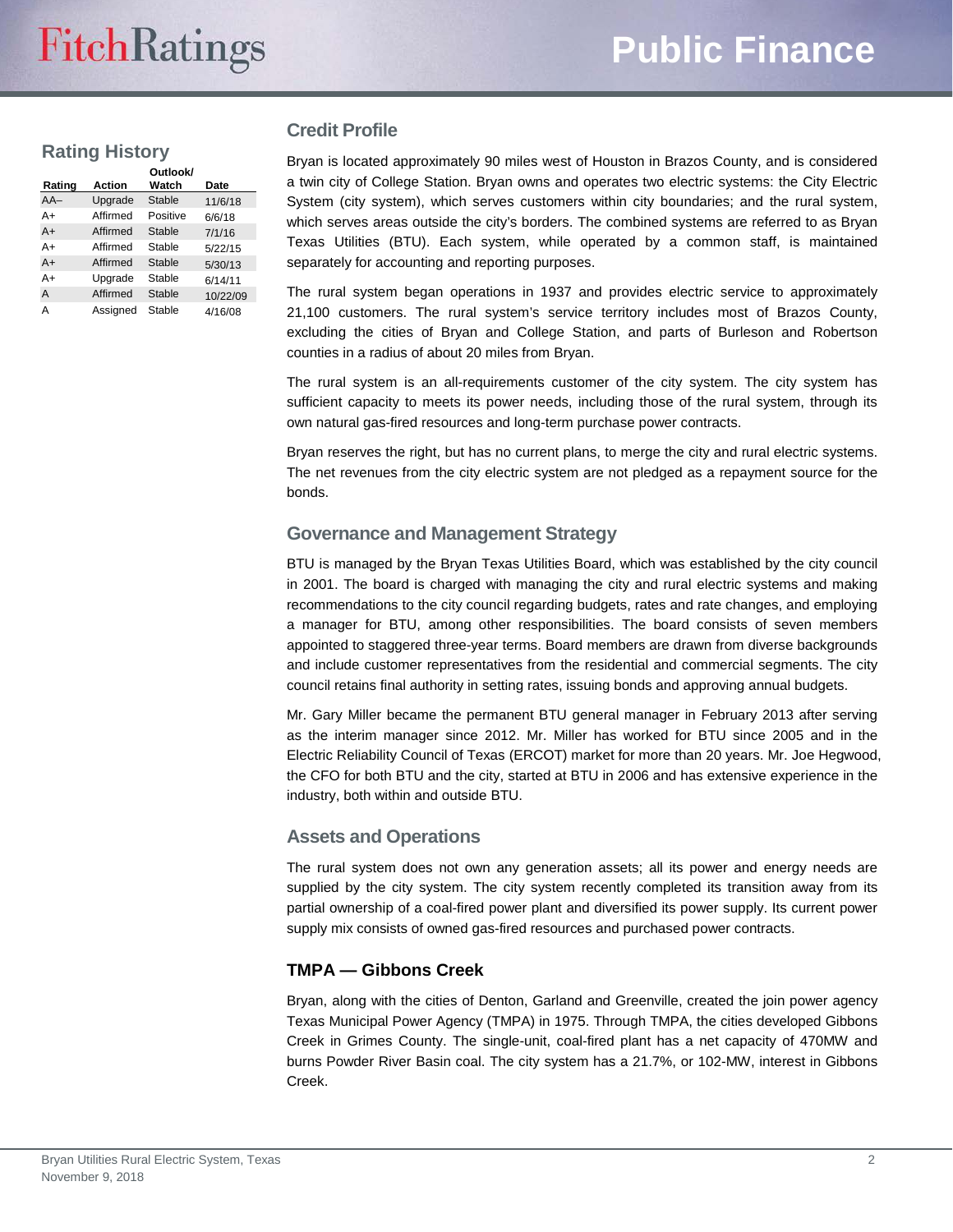

## **Bryan Texas Utilities Retail Power Supply**

Note: Numbers may not add due to rounding. Source: Bryan.

TMPA owns the coal plant and provided power to its four members under identical courtvalidated, take-or-pay power sales contracts (PSCs) that expired in September 2018. The PSCs financially obligated the members to pay certain expenses to TMPA, including its debt service costs, regardless of actual plant operations. These costs are paid as operating expenses, and therefore have priority over debt service payments. Bryan opted not to renew its PSC following its expiration in September 2018.

The four members approved a joint operating agreement (JOA) that became effective in September 2016. The JOA establishes the framework for the how TMPA and its assets and liabilities are to be managed following the expiration of the PSCs. TMPA's assets and operations are divided into three business lines under the JOA: generation, transmission and mining.

The JOA allocates costs, ownership interests, decommissioning and remediation responsibilities to members based on their participation share. Garland is the largest TMPA participant at 47.0%, followed by Bryan (21.7%), Denton (21.3%) and Greenville (10.0%).

TMPA is currently exploring the possibility of selling Gibbons Creek. If a sale were to occur, it would likely be viewed as credit neutral to positive for Bryan, as it would likely reduce the city's decommissioning liability. BTU replaced the portion of its power supply previously provided by Gibbons Creek at a lower cost through purchase power contracts.

## **Roland Dansby**

BTU's primary natural gas-fired resource is the Roland C. Dansby Power Plant. The Dansby power plant is a three-unit power plant consisting of a 110-MW gas-fired steam turbine and two 48-MW simple-cycle gas turbines with a total capacity of 206MW. The power plant acts as a physical hedge for BTU's power supply and is used as a peaking to intermediate resource.

Management reports Dansby's operations were not affected by the August 2015 discovery of a crack in the Lake Bryan Dam, from which Dansby draws cooling water. The crack was stabilized in fiscal 2017 and management reports that no additional degradation was found.

**FitchRatings**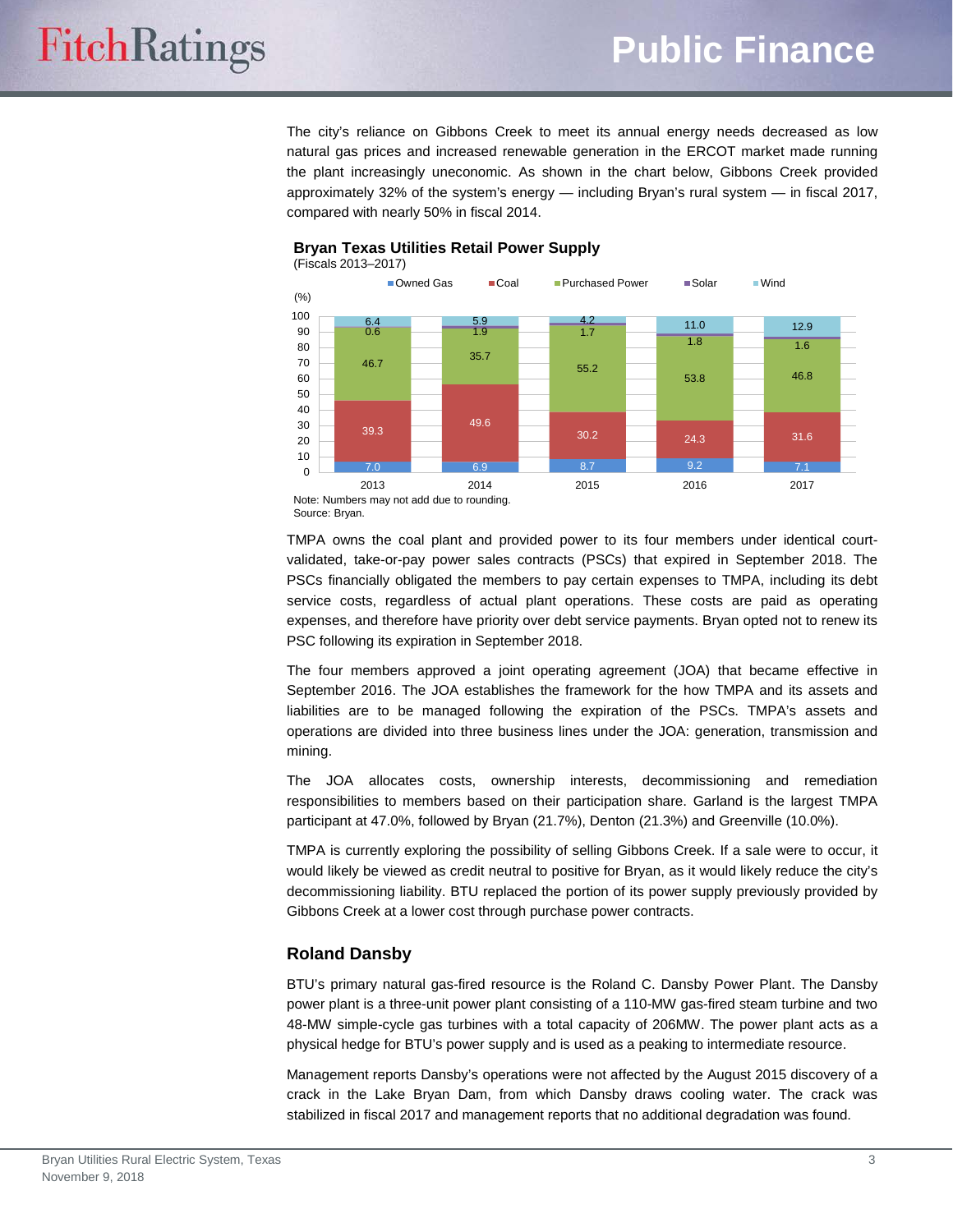Natural gas for the Dansby facility is procured by BTU in the spot and forward markets. BTU follows a gas-hedging strategy, whereby approximately 50% of the anticipated gas needs for the coming year are hedged as of Jan. 1. The relatively limited hedging of BTU's gas supply exposes the utility to additional commodity pricing risk. However, the exposure is somewhat offset by BTU's sound liquidity levels and the relatively limited role of BTU's natural gas resources in meeting its power supply needs.

#### **PPAs**

BTU entered into several purchase power agreements (PPAs) and forward market power purchases to meet the system's power needs. The forward market power purchases are with four separate counterparties for 2018– 2022 and largely replace the output previously received from Gibbons Creek. The 2018 purchases were shaped to match the time periods when Gibbons Creek was not actively being run. The city also executed forward market purchases for projected power needs from 2023 to 2027.

BTU will also receive power from PPAs that include a 15-year agreement signed in January 2011 for 30MW of wind energy from the Penascal 2 wind project and a 25-year agreement for 10MW of solar. BTU also receives 33% of the output from the 110MW from Los Vientos V under a 25-year PPA that began in December 2015. BTU most recently signed a 15 year solar PPA that begins in 2022.

#### **Cost Structure**

The rural system's rate structure mirrors that of the city system and consists of a base rate and two adjustable charges: a fuel-adjustment charge and a regulatory charge. Both of the adjustable charges can be modified at any time at the discretion of the board, without council approval. The regulatory charge is intended to capture Competitive Renewable Energy Zonedriven transmission costs plus any regulatory fines or fees imposed by agencies other than the city.

BTU completed a cost-of-service study in 2018 that showed no need for rate increases over the next several years. The main finding from the study is an approximately 38% rate reduction for the rural system implemented on Oct. 1, 2018. The significant rate reduction reflects the city system's much lower cost of power following the TMPA's cost reduction.

The rural system's rates are generally higher than those of the city system, but remain competitive with nearby electric utilities, including those of the neighboring city of College Station.

### **Financial Performance**

The rural system's financial performance remained solid in fiscal 2017, with Fitch-calculated debt service coverage and coverage of full obligations at 3.43x and 1.37x, respectively. While coverage levels are viewed as sound for the rating, the rural system's liquidity levels are comparatively low at just 63 days cash on hand. However, as a distribution retail system with an all-requirements contract, the rural system's liquidity needs are more predictable relative to vertically integrated utilities with generation responsibilities or purchasing utilities that may have collateral posting requirements.

Financial performance in fiscal 2018, based on unaudited actuals, was generally in line with expectations. Net operating income came in modestly higher than budgetary expectations by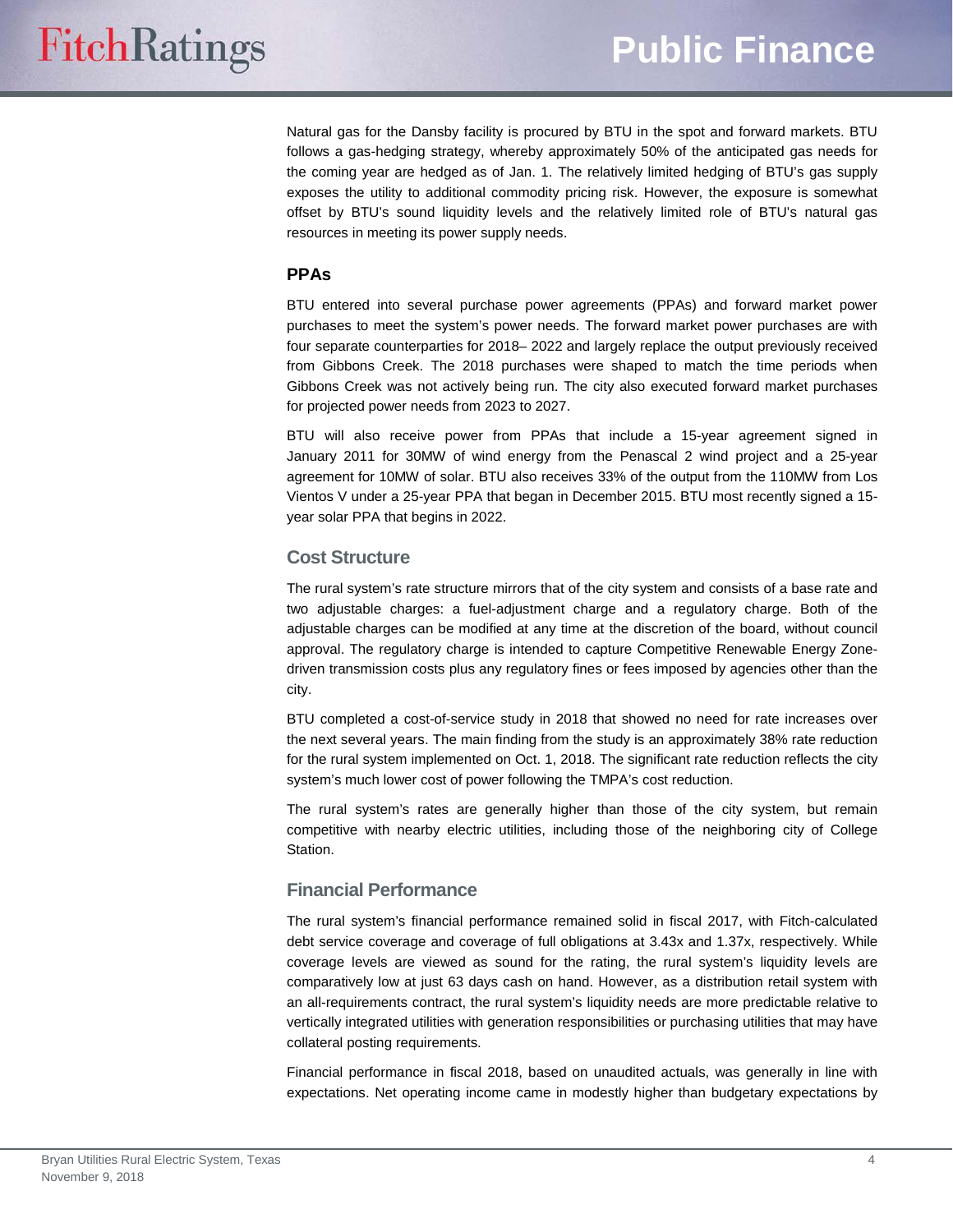approximately \$360,000. Available cash balances at the end of the year were approximately \$9.1 million, or about 78 days cash on hand.

Management's financial projections through fiscal 2023 reflect an expected improvement in financial performance, as purchased power costs declined significantly at the beginning of fiscal 2019 due to the 38% rate reduction. Cash balances, which ended fiscal 2018 higher than previously projected, are expected to generally continue building through fiscal 2023.

The rural system expects to issue \$19.4 million in additional debt in fiscal 2022. Fitch expects leverage metrics will continue to decrease, even with the additional issuance due to the projected improvement in FADS stemming from operating cost reduction.

#### **No Direct Transfers**

The rural system does not make any general fund transfers. The city system makes a monthly transfer to the city's general fund in lieu of paying taxes.

#### **Moderate Leverage**

The rural system's leverage is manageable for the rating, with net adjusted debt to adjusted FADS of 5.9x at the end of fiscal 2017. Fitch expects leverage metrics to decrease beginning in fiscal 2019 as the lower purchased power costs result in higher operating margins and increased FADS.

The rural system's debt portfolio is relatively conservative, consisting entirely of fixed-rate parity revenue bonds and certificates of participation issued by the city of Bryan but repaid by the rural system.

### **Customer Profile and Service Area**

The rural system provides electric services to a quickly growing, largely residential customer base of approximately 21,637 primarily located in Brazos County, excluding the cities of Bryan (served by the city system) and College Station. The service territory is dominated by residential and commercial customers, which make up 80% and 20% of total customers, respectively.

Although the system started as a rural system, the service territory is transitioning due to its proximity to College Station and the significant development activity taking place in Bryan. Annual customer growth averaged 5% from fiscal 2011 to fiscal 2017. Customer concentration is not a significant concern and residential customers accounted for the majority  $-67\%$   $-$  of MWh sales in fiscal 2017.

MWh sales growth is significant, with increases averaging 5.6% from 2014 to 2017. Plans for further development in and around the city of Bryan and College Station are expected to generate additional growth in the area despite uncertainty regarding development activity at nearby oil and gas production projects. The expansion of Texas A&M University's RELLIS campus, which is in the rural system's service territory, could lead to a significant amount of load growth in excess of current expectations, depending on the timing of the development.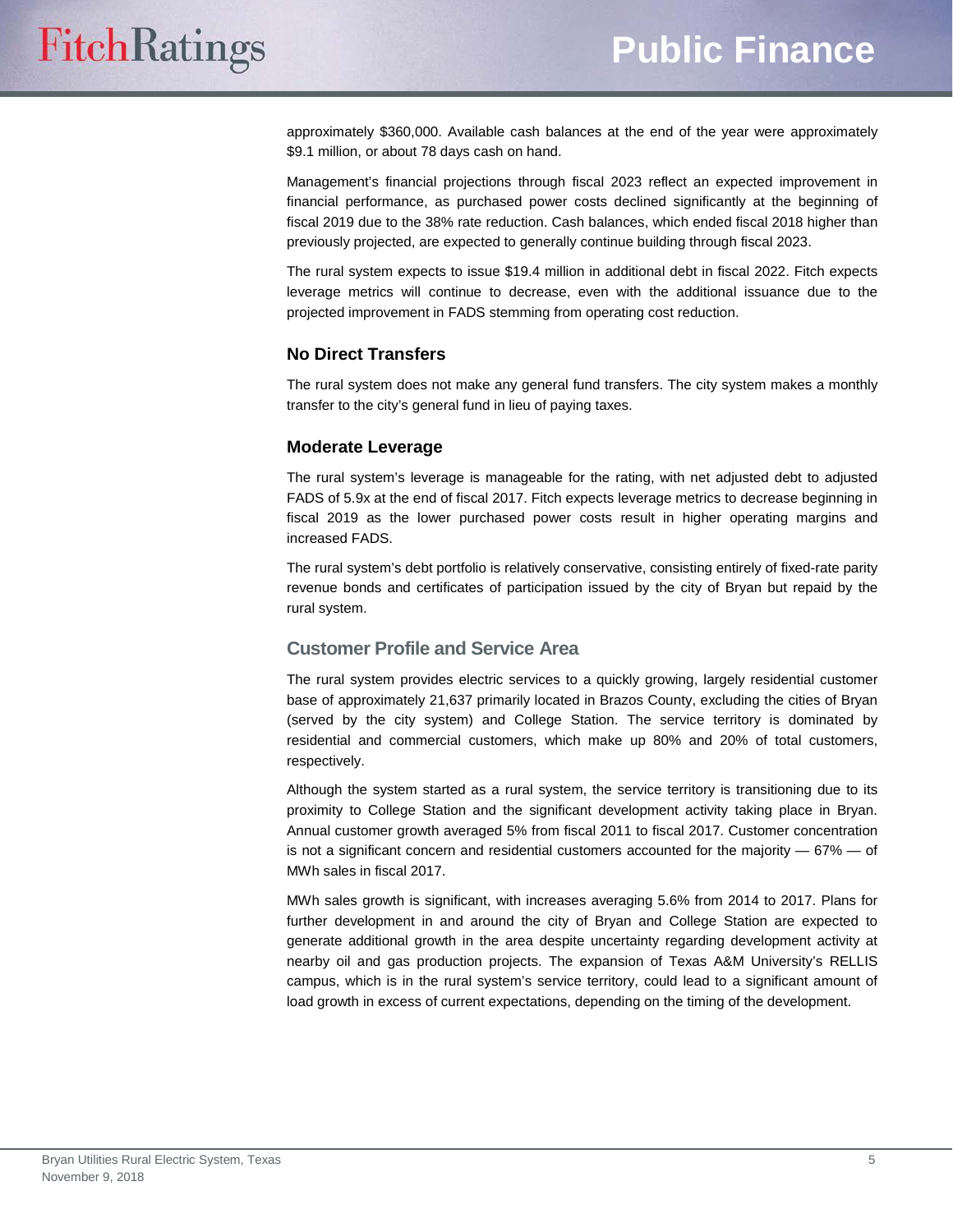## **Financial Summary — Bryan Utilities Rural Electric System, Texas**

| (\$000, Audited Years Ended Sept. 30)                                               | 2013     | 2014     | 2015     | 2016     | 2017     |
|-------------------------------------------------------------------------------------|----------|----------|----------|----------|----------|
| DSC(x)                                                                              |          |          |          |          |          |
| <b>DSC</b>                                                                          | 6.06     | 4.40     | 4.95     | 4.52     | 3.43     |
| Coverage of Full Obligations (PP as D/S and Transfer/PILOT/Dividend as O&M Expense) | 1.48     | 1.38     | 1.42     | 1.37     | 1.37     |
| <b>Liquidity Metrics</b>                                                            |          |          |          |          |          |
| Days Cash and Investments on Hand                                                   | 74       | 84       | 64       | 63       | 63       |
| Days Liquidity on Hand                                                              | 74       | 84       | 64       | 63       | 63       |
| Leverage Metrics (x)                                                                |          |          |          |          |          |
| Debt/FADS                                                                           | 2.7      | 2.5      | 2.0      | 4.4      | 3.7      |
| Adjusted Debt (Including PP Adjusted)/Adjusted FADS (Including PP Adjusted)         | 6.0      | 6.0      | 5.8      | 6.8      | 6.4      |
| Net Debt/Net Capital Assets (%)                                                     | 5.5      | 5.5      | 8.2      | 11.8     | 14.0     |
| Equity/Capitalization (%)                                                           | 77.2     | 78.9     | 80.8     | 69.2     | 71.2     |
| Other Financial and Operating Metrics (%)                                           |          |          |          |          |          |
| <b>Operating Margin</b>                                                             | 9.4      | 8.2      | 9.1      | 6.5      | 7.5      |
| Retail Electric Revenue/kWh (Cents/kWh)                                             | 9.1      | 9.3      | 9.7      | 10.6     | 10.9     |
| Capex/D&A                                                                           | 322.8    | 235.1    | 289.2    | 280.2    | 266.7    |
| Debt Service/Cash Operating Expenses                                                | 3.0      | 3.8      | 3.6      | 3.2      | 4.6      |
| <b>Income Statement</b>                                                             |          |          |          |          |          |
| <b>Total Operating Revenue</b>                                                      | 32,257   | 35,728   | 39,287   | 41,931   | 44,225   |
| <b>Total Operating Expense</b>                                                      | 29,219   | 32,788   | 35,717   | 39,189   | 40,931   |
| Operating Income                                                                    | 3,039    | 2,941    | 3,570    | 2,742    | 3,294    |
| Adjustment to Operating Income                                                      | 2,035    | 2,358    | 2,528    | 2,682    | 2,945    |
| <b>FADS</b>                                                                         | 5,074    | 5,299    | 6,098    | 5,423    | 6,239    |
| <b>Total Annual Debt Service</b>                                                    | 837      | 1,203    | 1,231    | 1,201    | 1,817    |
| <b>Balance Sheet</b>                                                                |          |          |          |          |          |
| Unrestricted Funds (Cash and Liquid Investments)                                    | 5,547    | 7,047    | 5,859    | 6,277    | 6,589    |
| <b>Restricted Funds</b>                                                             | 9,759    | 4,988    | 2,312    | 10,901   | 9,125    |
| <b>Total Net Assets/Members' Equity</b>                                             | 46,759   | 49,247   | 52,396   | 54,204   | 56,836   |
| <b>Total Debt</b>                                                                   | 13,848   | 13,160   | 12,457   | 24,103   | 22,973   |
| <b>Cash Flow Statement</b>                                                          |          |          |          |          |          |
| FCF (FADS - Transfer and PILOT - Total Annual Debt Service)                         | 4,236    | 4,096    | 4,867    | 4,222    | 4,422    |
| Capex                                                                               | 6,416    | 5,371    | 7,092    | 7,399    | 7,665    |
| <b>FCF Less Capex</b>                                                               | (2, 180) | (1, 275) | (2, 225) | (3, 176) | (3, 243) |

DSC – Debt service coverage. PP – Purchased power. D/S – Debt service. PILOT – Payment in lieu of taxes. FADS – Funds available for debt service. D&A – Depreciation and amortization.

Source: Bryan, Fitch Ratings.